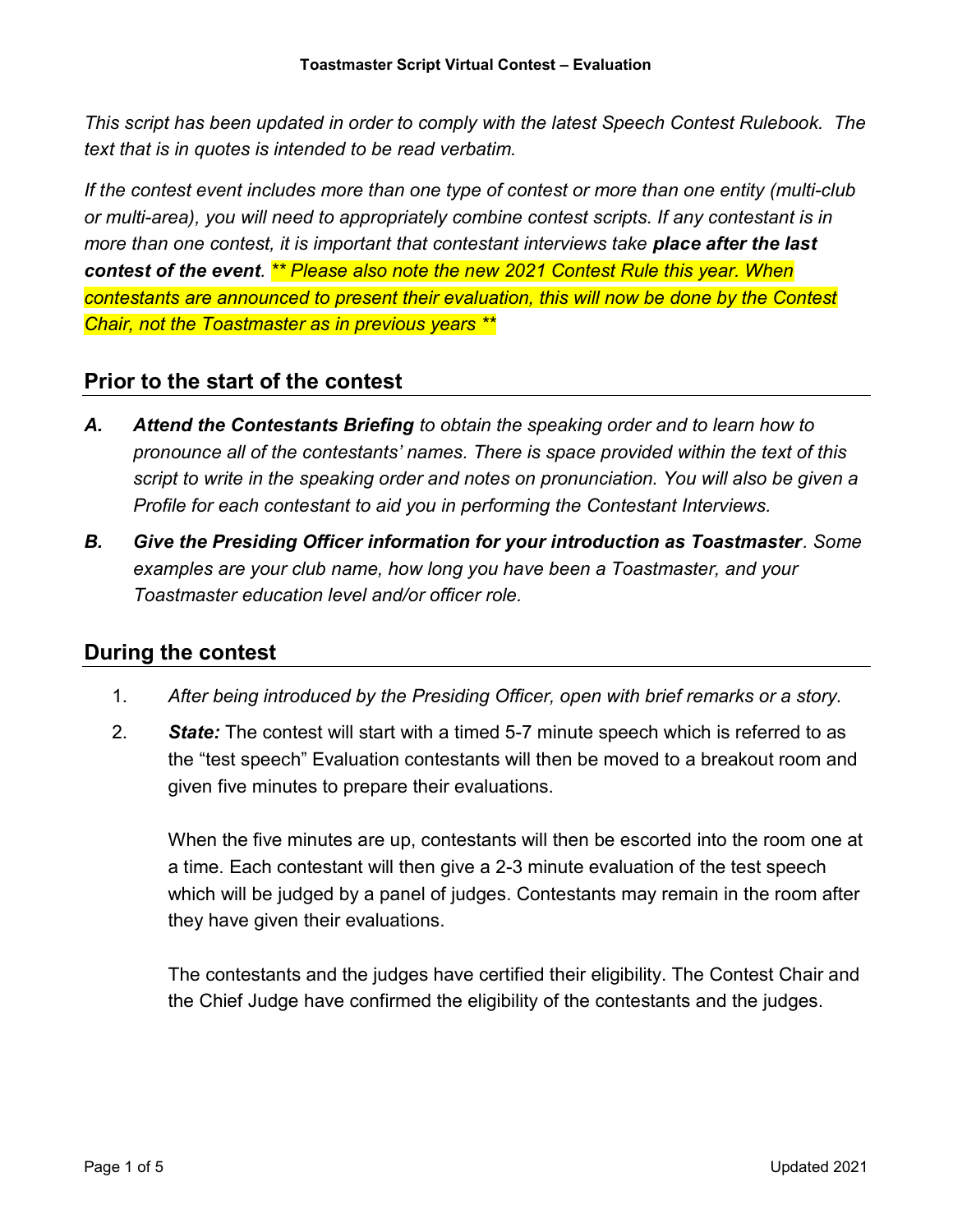## Toastmaster Script Virtual Contest – Evaluation

- 3. **State:** The winner will represent the (pick appropriate contest level)
	- Club at the Area **but contest on the Club** at the Area **contest on**  $\cdot$
	- Area at the Division contest on example and the Division of the contest on the state of the state of the state of the state of the state of the state of the state of the state of the state of the state of the state of th
	- Division at the District 55 contest on **EXACTE ON SECTION CONTENTS ON A LACTE ON SECTION**
- 4. State: These proceedings are designed to ensure that we run a fair contest and that each contestant is given a level playing field on which to compete. The following announcements are made in the interest of having a distraction-free environment for our contestants.
	- Please place all cell phones or other devices that make audible noises either off or on silent. Please mute yourself and remain muted unless you are asked to respond to the Contest Officials.
	- No photography or screenshots of the contestants are allowed during contestant speeches. Please put away cameras, smartphones, tablets, all devices that can take pictures. There will be photo opportunities after the speeches. Video recording is allowed only if the contestant and the Contest Chair have given their approval in advance. The Zoom host will record the contest at the direction of the Contest Chair.
	- Once the contest has begun, members of the audience are asked to refrain from leaving and/or re-entering the main Zoom room or from public chatting. It is advised that chatting be discontinued during the speeches or moments of silence. If you must leave, please do so during the times of silence between contestant speeches. The sergeant-at-arms will not allow anyone to enter the room during a contestant's speech. Members of the audience are asked to stop sharing video during the contest, with the exception of the Timer.
- 5. Ask: Mister / Madam Contest Chair, have all the contestants been briefed, are all the contestants present, and are we ready to proceed with the contest?

Wait for a verbal affirmative reply.

6. Ask: Mister / Madam Chief Judge, have all the Contest Officials been briefed and are we ready to proceed with the contest?

Wait for a verbal affirmative reply.

7. State: In order to allow the judges time to mark their judging forms, we will have one minute of silence after each contestant's evaluation and we will have silence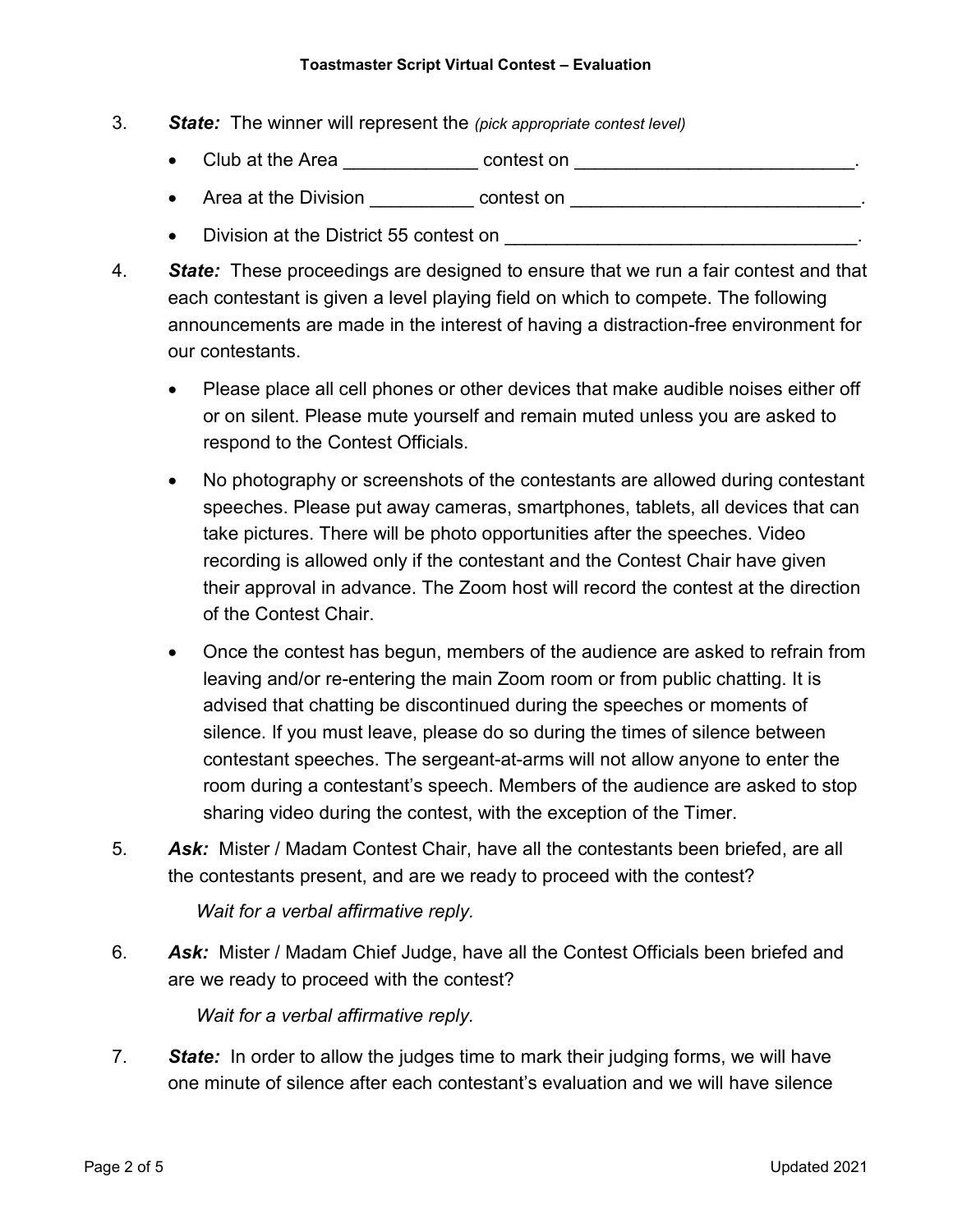after the last contestant's evaluation until all the ballots have been submitted to the Chief Judge.

8. Ask: Time Keepers, will one of you signal me when one minute has elapsed between contestant evaluations?

Wait for a verbal affirmative reply.

9. State: The speaking order for the contest was determined earlier by having our contestants draw for position. The order for the contest will be:

| 4. Name | <u> Terminal de la construcción de la construcción de la construcción de la construcción de la construcción de la </u>                                                                                                               |
|---------|--------------------------------------------------------------------------------------------------------------------------------------------------------------------------------------------------------------------------------------|
| 5. Name |                                                                                                                                                                                                                                      |
|         |                                                                                                                                                                                                                                      |
| 7. Name | <u> 1989 - Johann John Harry Harry Harry Harry Harry Harry Harry Harry Harry Harry Harry Harry Harry Harry Harry Harry Harry Harry Harry Harry Harry Harry Harry Harry Harry Harry Harry Harry Harry Harry Harry Harry Harry Har</u> |
| 8. Name |                                                                                                                                                                                                                                      |

- 10. State: I will introduce the test speaker only by name and speech title, then I will repeat speech title and name. Please turn off video at this time, with the exception of the Timer and test speaker.
- 11. Ask: Are there any questions? If not, the Evaluation contest will now begin.
- 12. Introduce the test speaker only with name, title... title, name

Name  $\blacksquare$  Title:

13. At the conclusion of the test speech, say: Zoom host, will you please open the breakout room for contestants? One Sergeant-at-Arms and one timer, please escort all of the contestants to the breakout room for the five-minute preparation time.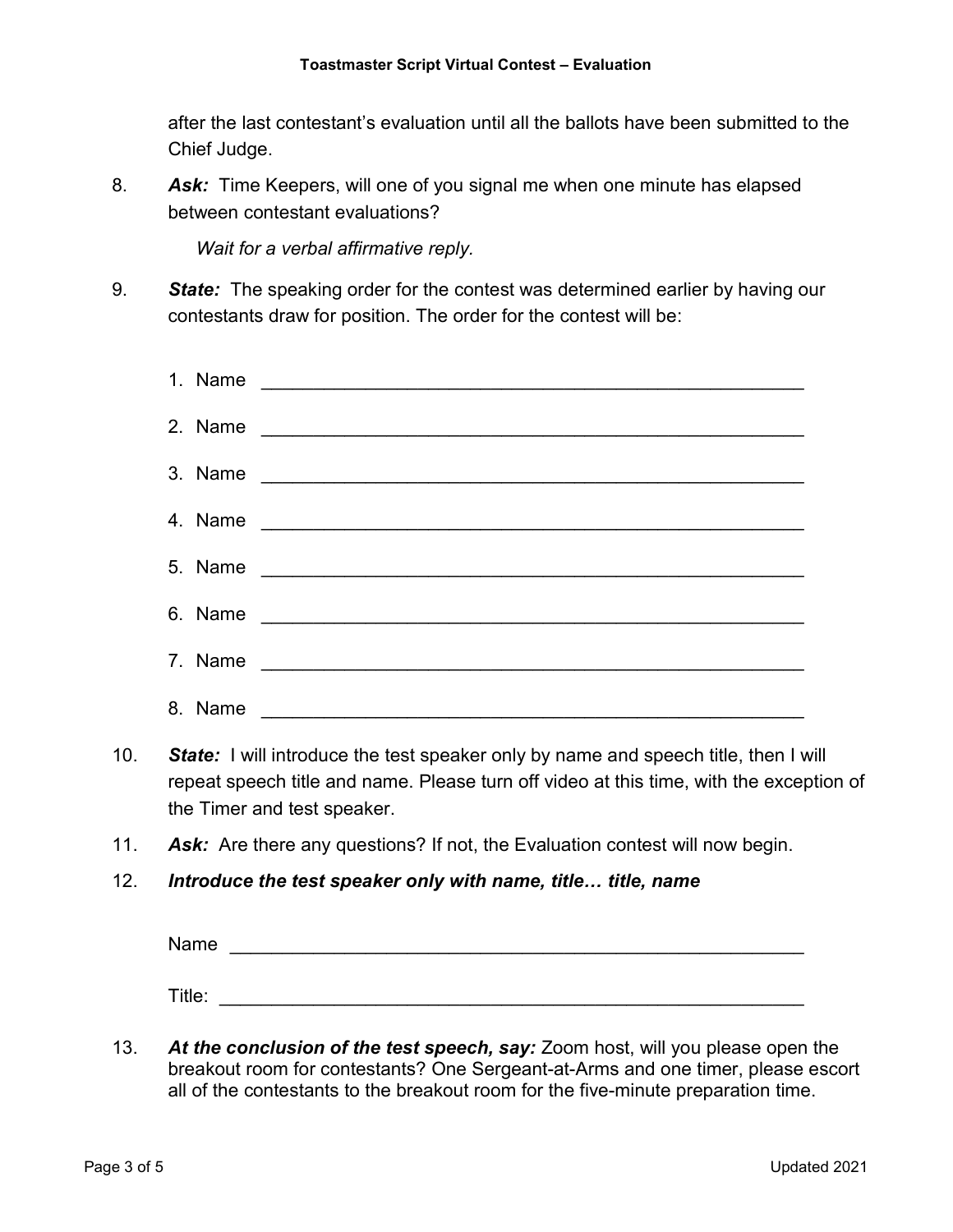14. After the contestants have left the main Zoom room, address the test speaker for their interview. Present the speaker with a virtual Certificate of Thanks, and interview him/her. Sample questions: A) which club(s) s/he belongs to, B) how long s/he has been in Toastmasters, and C) an open-ended question from the speech. Ask the audience to unmute to applaud the test speaker. Dismiss the test speaker with thanks.

You may need to fill the time until the five minutes are up. Consider making brief announcements that will not exceed the time.

- 15. When the five-minute preparation time is over, state: Please remember to mute yourself if you had unmuted, no photography, refrain from leaving the room, and honor the periods of silence after each evaluation. Each contestant will be introduced only by announcing his or her name twice. The evaluations will now begin. Please turn off video at this time, with the exception of the Timer and first contestant.
- 16. (Contest Chair takes control for this portion) Referring to the speaker list on page three, address the first contestant by saying "Name, are you ready?" Wait for a verbal response. This allows the chair and the speaker to confirm that audio and video are working correctly and that the speaker is unmuted. Once confirmed, introduce contestants with only "Name… name" – No other words.
- 17. After all but the last evaluation, state: One minute of silence please.
- 18. After last evaluation, state: We will now have silence until all the ballots have been received by the Chief Judge. Please be patient as this may take several minutes.
	- Wait until the Chief Judge states that all ballots have been collected before proceeding,
	- Note: For a multi-contest event, interviews are to be held after the last contest is conducted. If this is NOT the last contest, skip the remaining steps in this script and proceed with the next contest.
- 19. (Toastmaster takes control from Contest Chair.) Ask: Will all contestants please turn on video at this time?

Ask the audience to unmute to cheer and applaud for contestants.